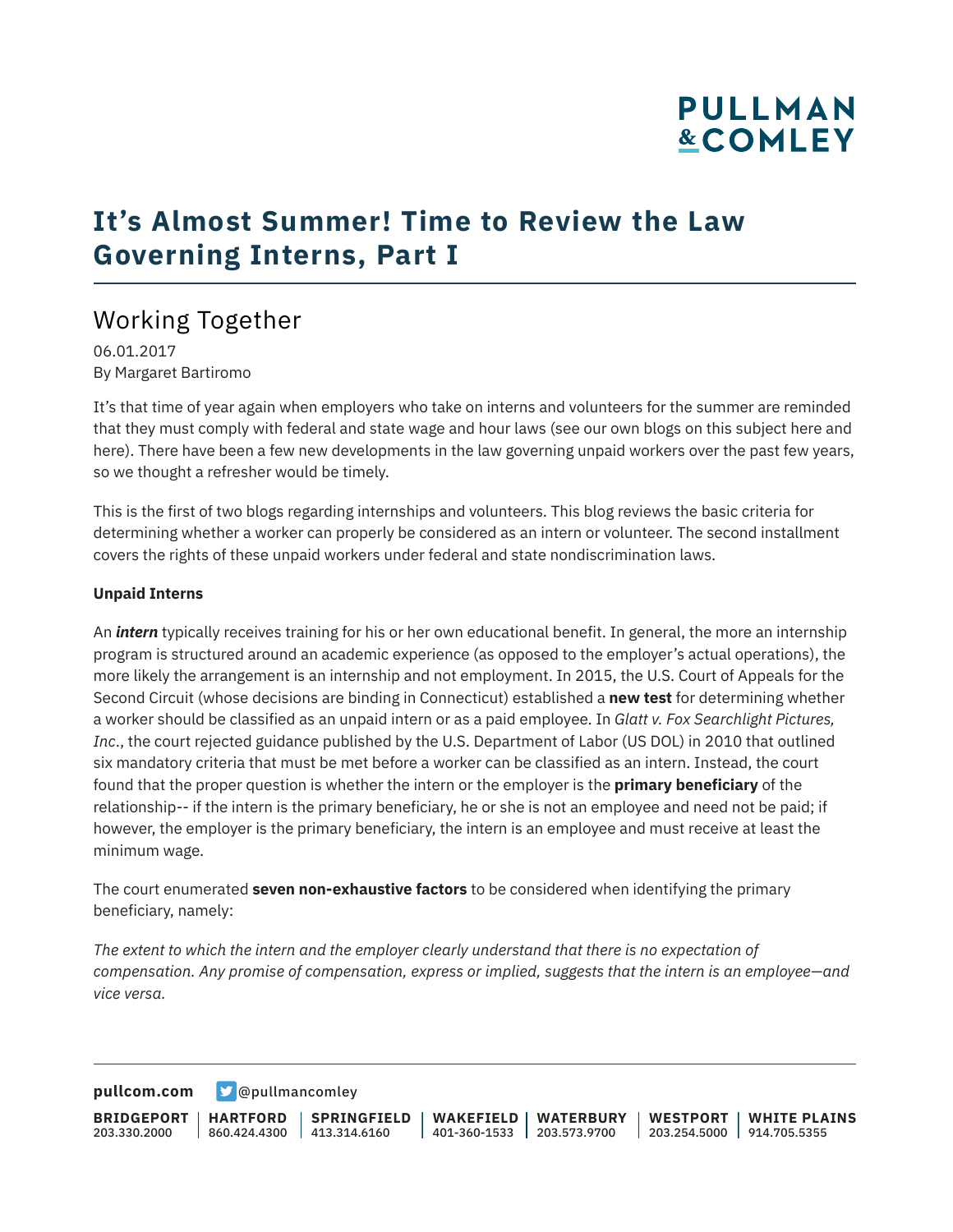# **PULLMAN &COMLEY**

#### It's Almost Summer! Time to Review the Law Governing Interns, Part I

*The extent to which the internship provides training that would be similar to that which would be given in an educational environment, including the clinical and other hands-on training provided by educational institutions.*

*The extent to which the internship is tied to the intern's formal education program by integrated coursework or the receipt of academic credit.* 

*The extent to which the internship accommodates the intern's academic commitments by corresponding to the academic calendar.* 

*The extent to which the internship's duration is limited to the period in which the internship provides the intern with beneficial learning.* 

*The extent to which the intern's work complements, rather than displaces, the work of paid employees while providing significant educational benefits to the intern.*

*The extent to which the intern and the employer understand that the internship is conducted without entitlement to a paid job at the conclusion of the internship.*

The Second Circuit's seven factors overlap to some degree with the US DOL's six factors, but unlike the US DOL's test, every factor need not point in the same direction, and other relevant evidence can be considered.

#### **The Rules are Different for Volunteers at Not-for-Profit Organizations**

A *volunteer* generally refers to an individual who, without anticipation of compensation, performs services for a government agency or a non-profit organization for religious, charitable, civic, or humanitarian purposes. Employees may not volunteer their services to for-profit, private sector employers, but public and not-forprofit employers are generally free to take on unpaid volunteers without violating federal or state minimum wage laws, though they should bear in mind the following:

- Paid employees at public sector and non-profit organizations may not volunteer additional time, without compensation, to do the same work for which they are employed.
- Volunteers who receive remuneration in the form of health insurance, tuition reimbursement, pension or other benefits may be considered employees, even if they do not earn wages or a salary.

Proper classification of interns and volunteers is important because the penalties for misclassifying true employees as unpaid interns or volunteers can be significant-- Connecticut employers, for example, may be liable for **twice the owed wages**, **plus costs and reasonable attorneys' fees.**

**Posted in** Company Handbooks, Compensation, CT General Statutes, Discrimination, Termination